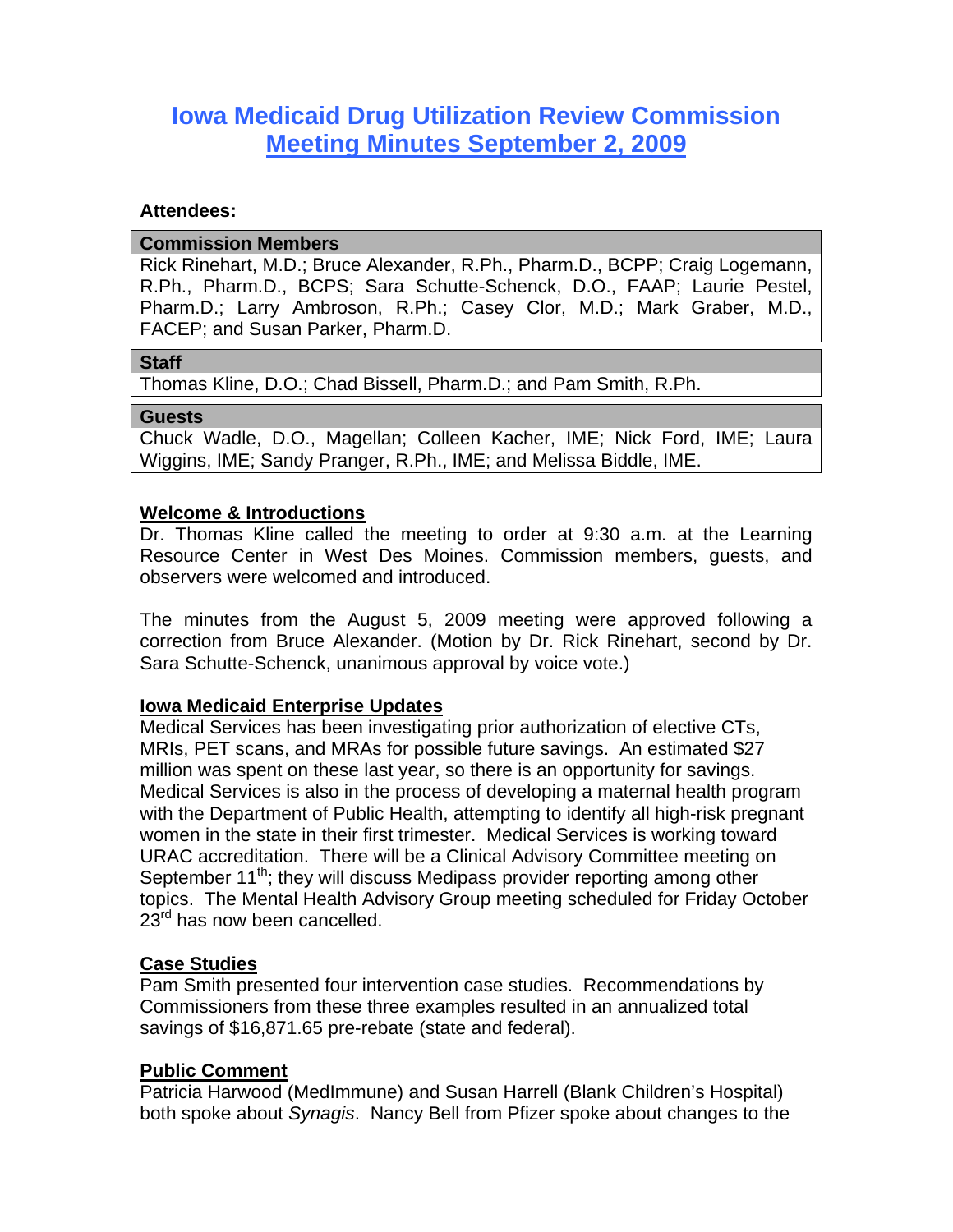*Lyrica* prior authorization criteria.

## **PA Criteria**

*Uloric:* The Commission reviewed the prior authorization criteria as follows:

*Prior authorization is required for febuxostat (Uloric). Payment for febuxostat (Uloric) will only be considered for cases in which symptoms of gout still persist while currently using 300mg per day of a preferred allopurinol product unless documentation is provided that such a trial would be medically contraindicated.* 

There were four responses from members of the Iowa Pharmacy Association, in response to letters that had been sent out regarding these proposed criteria. Commission members were given a copy, but had no further changes. Bruce Alexander did suggest that the informational letter include an explanation of why the uric acid level was not part of the criteria as it had come up in discussion.

*Ketorolac:* The Commission reviewed the prior authorization criteria as follows:

*Prior authorization is required for ketorolac tromethamine, a nonsteroidal antiinflammatory drug indicated for short term (up to five days) management of moderately severe, acute pain. It is NOT indicated for minor or chronic conditions. This product carries a Black Box Warning. Initiate therapy with IV/IM and use oral ketorolac tromethamine only as a continuation therapy to ketorolac tromethamine IV/IM. The combined duration of use of IV/IM and oral is not to exceed five (5) days. Payment will be approved under the following conditions:* 

*1. For oral therapy, documentation of recent IM/IV ketorolac tromethamine injection including administration date and time, and the total number of injections given.* 

*2. Request falls within the manufacturer's dosing guidelines. Maximum oral dose is 40mg/day. Maximum IV/IM dose is 120mg/day. Maximum duration of therapy is 5 days per month.* 

*3. Diagnosis indicating moderately severe, acute pain.* 

*Requests for IV/IM ketorolac must document previous trials and therapy failures with at least two preferred nonsteroidal anti-inflammatory drugs.* 

The Commission asked that language be added to the last sentence indicating the two nonsteroidal anti-inflammatory drug trials be at an adequate dose to keep consistent with other PA criteria. Bruce Alexander motioned to accept these criteria with the suggested change, and Craig Logemann seconded. The motion passed with no objections.

*Muscle Relaxants:* The Commission reviewed the prior authorization criteria as follows:

*Prior authorization is required for non-preferred muscle relaxants. Payment for non-preferred muscle relaxants will be authorized only for cases in which there is documentation of previous trials and therapy failures with at least three preferred*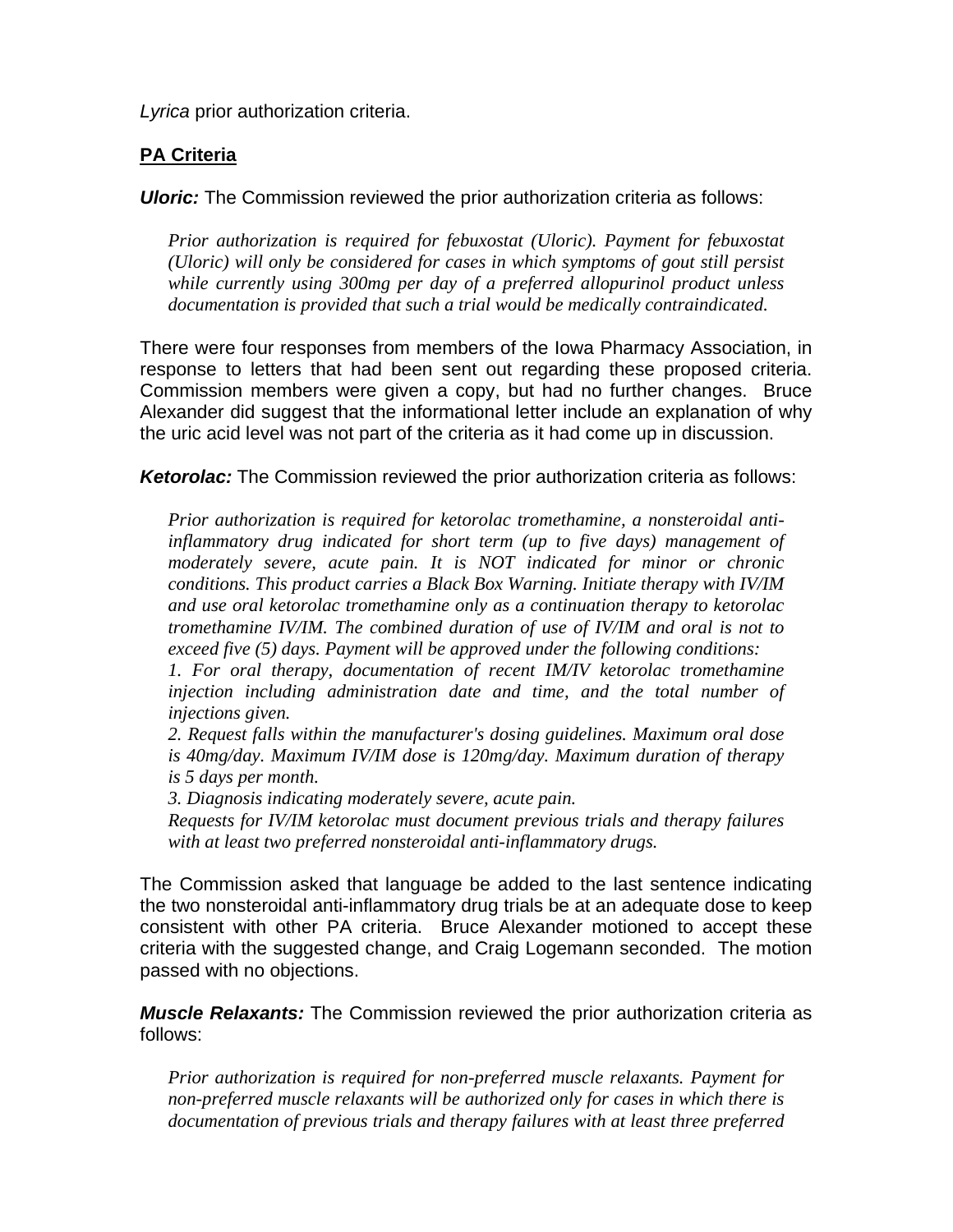*muscle relaxants. Requests for carisoprodol will be approved for a maximum of 120 tablets per 30 days within a six month timeframe when the criteria for coverage are met.* 

Dr. Rick Rinehart motioned to accept these criteria, and Larry Ambroson seconded. The motion passed unanimously.

*Antihistamines:* The Commission reviewed the prior authorization criteria as follows:

*Prior authorization is required for all non-preferred antihistamines and preferred 2nd generation prescription antihistamines.* 

*Patients 21 years of age and older must have three unsuccessful trials with antihistamines that do not require prior authorization, prior to the approval of a preferred 1st generation or preferred 2nd generation prescription antihistamine. Two of the trials must be otc cetirizine and loratadine. Prior to approval of a nonpreferred 2nd generation antihistamine, in addition to the above criteria, there must be an unsuccessful trial with a preferred 2nd generation prescription antihistamine.* 

*Patients 20 years of age and younger must have unsuccessful trials with otc cetirizine and loratadine prior to the approval of a non-preferred 1st generation or preferred 2nd generation prescription antihistamine. Prior to approval of a non-preferred 2nd generation antihistamine, in addition to the above criteria, there must be an unsuccessful trial with a preferred 2nd generation prescription antihistamine.* 

*The required trials may be overridden when documented evidence is provided that the use of these agents would be medically contraindicated.* 

Craig Logemann motioned to accept these criteria, and Bruce Alexander seconded. The motion passed unanimously.

*Fentanyl – Short Acting Oral Products:* The Commission reviewed the prior authorization criteria as follows:

*Prior authorization is required for short acting oral fentanyl products. Payment will be considered only if the diagnosis is for breakthrough cancer pain in opioid tolerant patients. These products carry a Black Box Warning. Actiq®, Fentora®, & Onsolis™:* 

*• Are indicated only for the management of breakthrough cancer pain in patients with malignancies already receiving and tolerant to opioid therapy for their underlying persistent cancer pain.* 

*Are contraindicated in the management of acute or postoperative pain. Because life-threatening hypoventilation could occur at any dose in patients not taking chronic opiates, do not use in opioid non-tolerant patients.*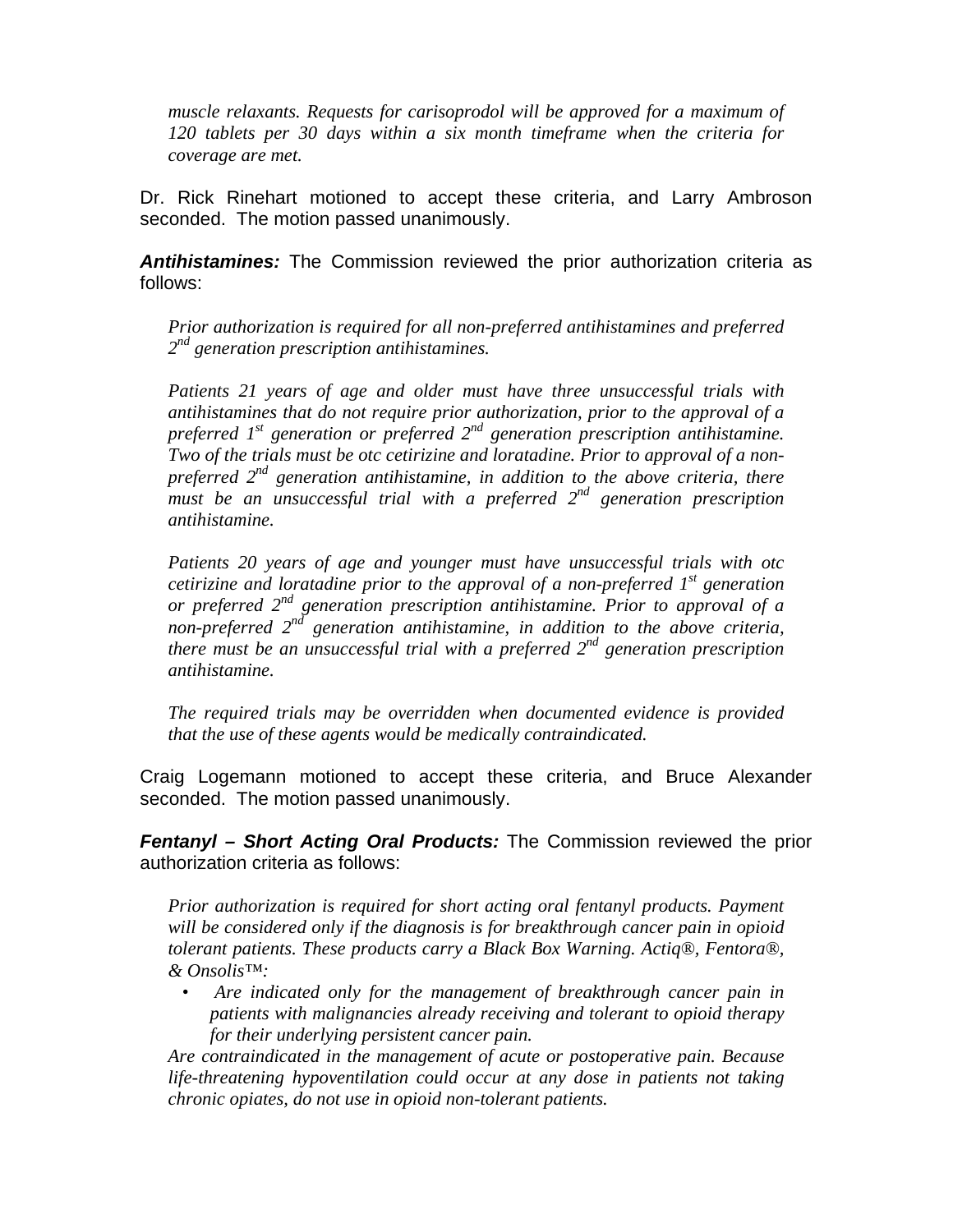Bruce Alexander motioned to accept these criteria, and Dr. Rick Rinehart seconded. The motion passed unanimously.

*Pregabalin (Lyrica):* The Commission reviewed the prior authorization criteria as follows:

*Prior authorization is required for pregabalin (Lyrica®). Payment will be considered under the following conditions:* 

*1. A diagnosis of partial onset seizures, as adjunct therapy.* 

*2. A diagnosis of post-herpetic neuralgia and previous treatment failure with at least two of the following agents at a therapeutic dose to treat post-herpetic neuralgia: tricyclic antidepressant, topical lidocaine, or gabapentin.* 

*3. A diagnosis of diabetic peripheral neuropathy and previous treatment failure with at least two of the following agents at a therapeutic dose to treat diabetic peripheral neuropathy: tricyclic antidepressant, topical lidocaine, tramadol, or gabapentin.* 

*4. A diagnosis of fibromyalgia and a previous treatment failure with a preferred agent at a therapeutic dose to treat fibromyalgia.* 

This topic was deferred to a future meeting so as to give time to review why the original language did not have "a therapeutic dose" added to #2 and #3. Bruce Alexander motioned that all references to "adequate" dose on all PA forms be replaced with "therapeutic" dose. Dr. Mark Graber seconded, and the motion passed with no objections.

*Palivizumab (Synagis):* In August 2009, the American Academy of Pediatricians modified their guidelines for use of palivizumab *(Synagis)* for RSV prevention in high-risk infants and young children. Using additional data regarding the seasonality of RSV and risk factors for babies born between 32 and 35 weeks gestation, the guidelines for use have been modified to ensure cost/benefit optimization. The updated recommendations include:

- *1. Modification of recommendations for initiation and termination of RSV prophylaxis based on current CDC descriptions of seasonality in different areas of the United States.*
- *2. Emphasis on need for no more than a maximum of 5 doses in all geographic areas.*
- *3. Modification of risk factors for severe disease (congenital abnormalities of the airway or neuromuscular disease) in infants less than 12 months of age and born before 35 weeks of gestation.*
- *4. For infants 32 through 35 weeks of gestation who qualify for prophylaxis based on presence of risk factors, prophylaxis is recommended beyond 90 days of age (maximum of 3 doses)*

Dr. Mark Graber motioned to move the start date for *Synagis* coverage back to November 16<sup>th</sup> and to allow for 5 doses, which would bring some cost savings for the State. Dr. Casey Clor seconded, and the motion passed unanimously. As the Commission then seemed to be at a standstill regarding their opinion of adopting the new Red Book guidelines, Dr. Mark Graber motioned to accept the Red Book guidelines/AAP policy statement and Dr. Casey Clor seconded.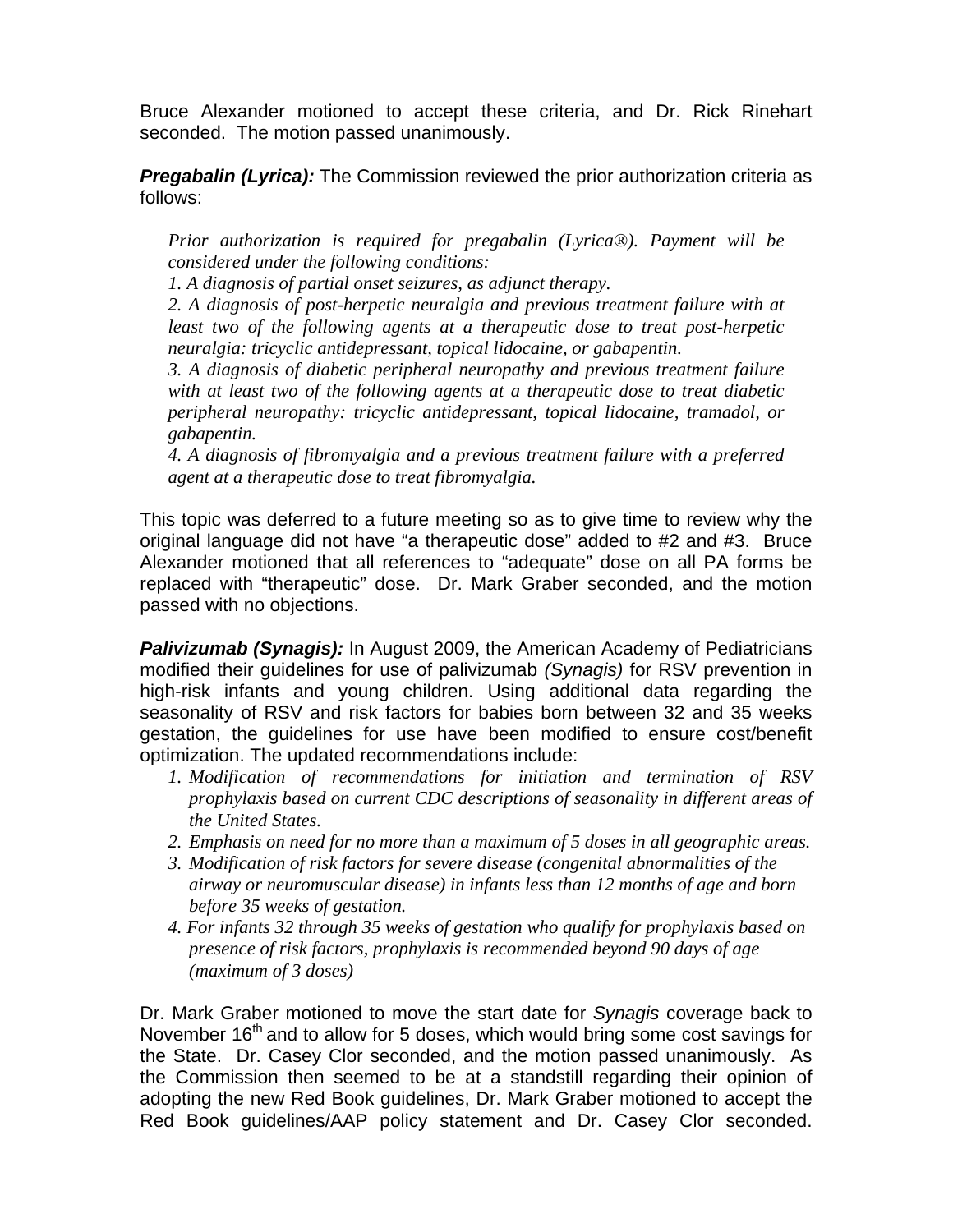However, upon voting, the majority opposed this motion, as well as 3 (Laurie Pestel, Dr. Mark Graber, and Dr. Sarah Schutte-Schenck) abstaining. Therefore, the *Synagis* PA criteria will remain the same as last year, but with the modified start date and maximum of 5 doses for the season.

## **Public Comment**

There were no speakers in this public comment section.

## **Focus Studies**

*Tiotropium plus Ipratropium:* The purpose of this study was to follow-up on the 35 unique members identified as having duplicate inhaled anticholinergics (tiotropium and ipratropium) in their claims history between the time period of 9/1/2008 through 11/30/2008. Letters were sent to providers in March, 2009. Following the intervention, there were only 17 members using duplicate therapy, a change which brought about a cost savings of \$60,629.33 (state and federal pre-rebate).

*ACE Inhibitors combined with Angiotensin Receptor Blockers:* The purpose of this study was to identify instances where Iowa Medicaid members are using Angiotensin Converting Enzyme (ACE) Inhibitors in combination with Angiotensin Receptor Blockers (ARB). The ONgoing Tehnisartan Alone, in combination with Ramipril Global Endpoint Trial (ONTARGET) was a multi-year study that examined 25,620 patients to compare the effects of telmisartan (*Micardis*) alone, telmisartan in combination with ramipril (*Altace*), and an ACE Inhibitor alone in patients with established atherosclerotic vascular disease or diabetes with endorgan damage who were 55 years of age or older. Patients who used the ACE Inhibitor and ARB combination had 2-3 mm/Hg lower overall blood pressure compared to patients using monotherapy; however, more patients experienced hypotensive side effects when using the combination. Overall, the primary outcome (death from cardiovascular causes, myocardial infarction, stroke, hospitalization for heart failure, time to first dialysis, doubling of serum creatinine, or death) was the same in all three groups of patients. Therefore, the combination of ACE Inhibitors and ARBs is not recommended as it does not reduce poor outcomes and actually increases the likelihood of adverse drug events compared to either drug used alone. However, these findings do not apply to patients with congestive heart failure, as this group of patients was specifically excluded from the ONTARGET trial. Potential benefits of combining ACE Inhibitors and ARBs have been found in studies of patients with poorly controlled congestive heart failure. Reports also show that the combination of an ACE Inhibitor and an ARB is superior to either therapy alone in decreasing proteinuria in patients with diabetic nephropathy. An analysis was performed looking at three months worth of pharmacy claims history (April 1, 2009 - June 30, 2009). Members using ACE Inhibitors and ARBs were identified, in addition to members using the combination as defined as two or more consecutive months. Six thousand, nine hundred nineteen (6,919) unique members were identified, of which only 73 met the criteria for further analysis. Just 12 of them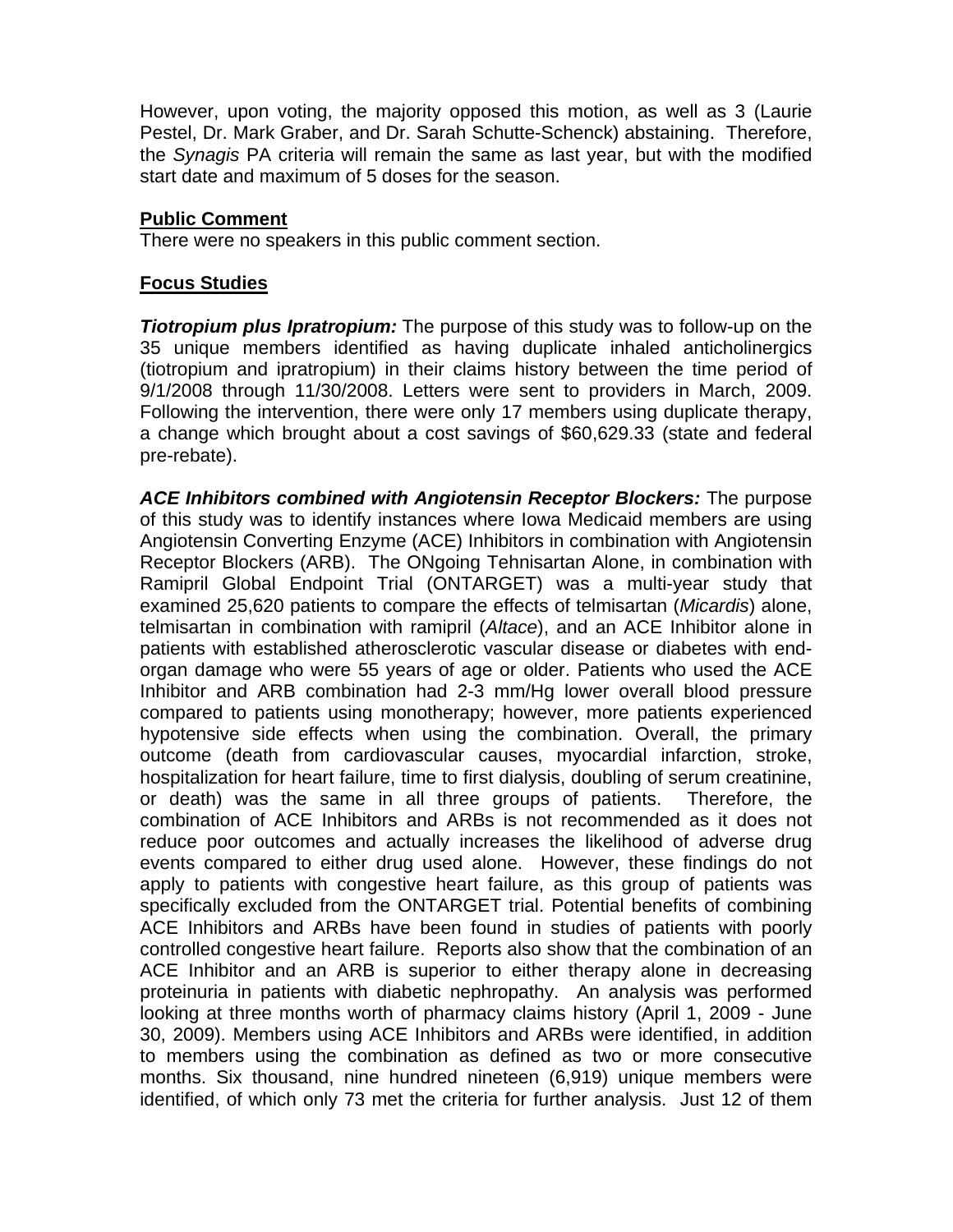had a diagnosis of congestive heart failure, and nine had diabetes with renal manifestations. The prescribers of the remaining members without a valid diagnosis will be contacted at the request of the Commission.

*Ophthalmic Fluoroquinolones and Macrolides for Bacterial Conjunctivitis:*  The purpose of this study was to identify instances where Iowa Medicaid members are prescribed ophthalmic fluoroquinolones as first line treatment of bacterial conjunctivitis. Bacterial conjunctivitis is a highly contagious bacterial infection of the eye that affects both adults and children. It is spread by direct contact with infected secretions and contaminated objects. A patient with bacterial conjunctivitis will typically present with redness and discharge from one or both eyes, and is often times described as being "stuck shut" in the morning. A thick, globular, purulent discharge continues throughout the day and may appear yellow, white, or green. The most common organisms responsible for bacterial conjunctivitis include Staphylococcus aureus, Streptococcus pneumoniae, Haemophilius influenzae, and Moraxella catarrhalis. Staphylococcus aureus is the most common cause in adults, where other organisms listed are more commonly found in children. The American Academy of Ophthalmology guidelines on treating bacterial conjunctivitis state that "The choice of antibiotic is usually empirical. Since a 5-to-7-day course of a broad-spectrum topical antibiotic is usually effective, the most convenient or least expensive option can be selected." The recommended first line treatment options for bacterial conjunctivitis include erythromycin ophthalmic ointment (particularly for children), sulfacetamine ophthalmic drops, or polymyxin/trimethoprim drops. Most common organisms responsible for bacterial conjunctivitis respond to these agents within one to two days with a marked decrease in discharge, irritation, and redness. Alternative treatments include bacitracin ointment, sulfacetamide ointment, polymyxin/bacitracin ointment, fluoroquinolone drops or azithromycin drops. Aminoglycoside drops are not recommended as they can be toxic to the corneal epithelium and can cause reactive keratoconjunctivitis after several days use. Due to the considerable cost difference between the recommended first line therapy ophthalmic antibiotics, fluoroquinolone drops, and azithromycin drops, it would be most cost effective to initiate therapy with a preferred first line therapy ophthalmic antibiotic drop or ointment. It would be desirable to shift prescribing practices away from fluoroquinolones and azithromycin drops to preferred first line therapy ophthalmic antibiotics, except for cases in which patients have had ocular surgery or are contact lens wearers. An analysis was performed looking at three months worth of pharmacy claims history (March 1, 2009 - May 31, 2009). Members who had claims for fluoroquinolone drops or azithromycin drops without a claim for a preferred first line therapy ophthalmic antibiotic solution/ointment (suggesting that the recommended first line therapy ophthalmic antibiotic product was not tried prior to switching to a fluoroquinolone or azithromycin product after a therapeutic failure) were identified. 94.8% of identified members were using a fluoroquinolone or macrolide ophthalmic antibiotic as first line therapy. Dr. Rick Rinehart motioned that this issue be referred to the P&T Committee, with the hope that they would make ophthalmic fluoroquinolones and macrolides non-preferred on the PDL. Dr. Sara Schutte-Schenck seconded, and the motion passed unanimously.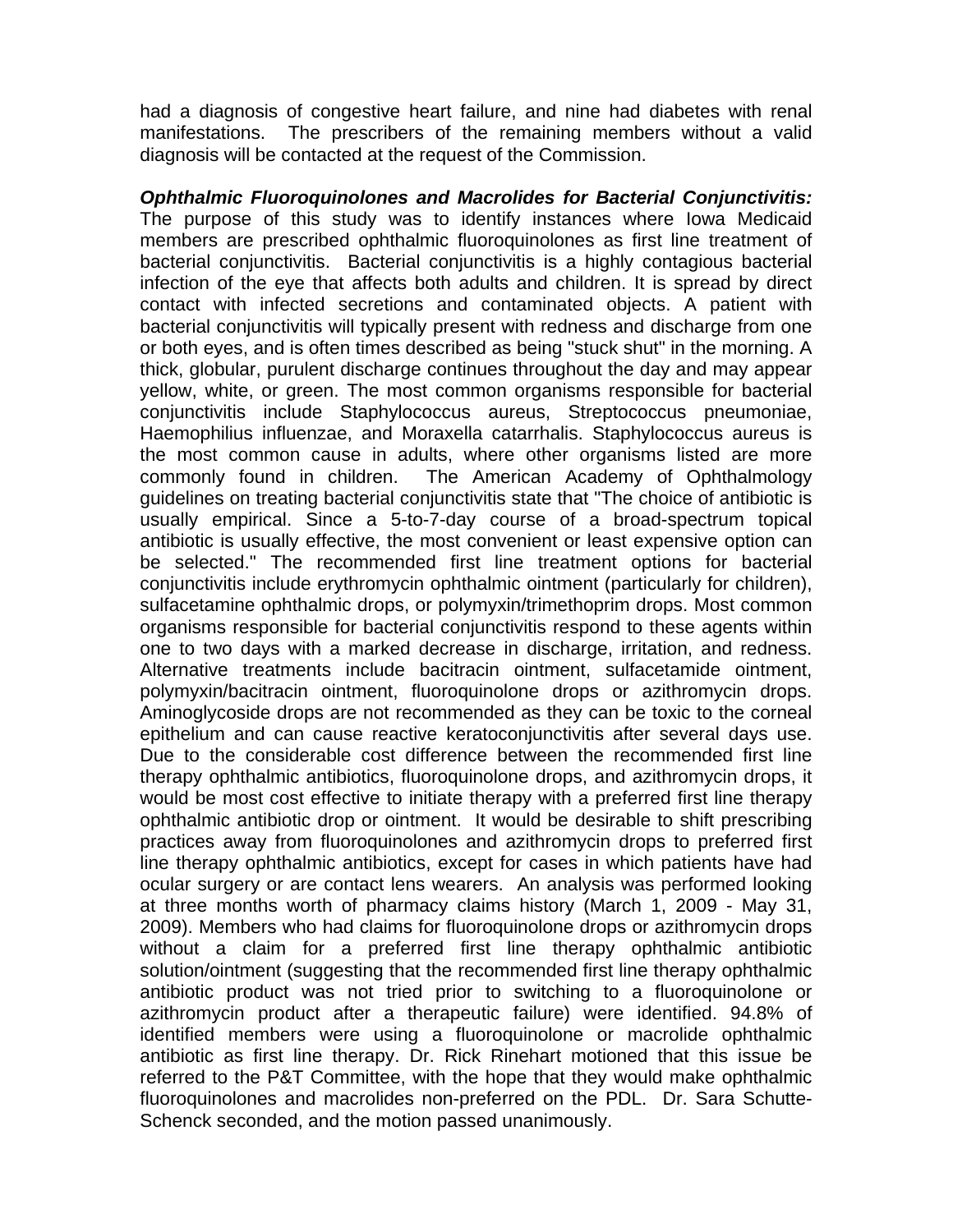*Rate of Compliance with Atypical Antipsychotics:* A medication possession ratio was run on new starters (with continuous Medicaid eligibility during the timeframe of April 1<sup>st</sup> through June  $30<sup>th</sup>$ ) of an antipsychotic regimen. An NPR of greater than 80% was enough to signify that a patient had sufficient adherence to the therapy. There were 2,958 new starters total, of which 93.5% had sufficient adherence. *Geodon* (ziprasidone), which is dosed twice daily, actually had the highest adherence rate. The Commission asked that a longer time frame (six months minimum) be examined, as well as focusing on quantity and days supply to see where compliance drops off.

*Drugs that cause Edema:* The purpose of this study was to identify instances where prescribers were prescribing medications that typically cause edema as a side effect in disease states that often have edema present as a symptom. Edema is defined as palpable swelling as a result of interstitial fluid volume expansion. There are many different clinical conditions that can cause edema such as heart failure, cirrhosis, and nephroitic syndrome. Certain medications can also cause edema as a side effect. When used in patients with peripheral edema, the addition of these drugs can cause worsening symptoms of edema such as swollen legs, difficulty walking, increased abdominal girth, and shortness of breath due to pressure on the diaphragm. These patients become high utilizers of prescribers' offices and emergency departments seeking medical care for the discomfort caused by the worsening edema. An analysis was performed to identify instances where prescribers were prescribing medications that typically cause edema as a side effect in Iowa Medicaid members who have disease states that commonly cause edema. The Commission asked that these findings be narrowed down to members who have had a heart failure diagnosis resulting in hospital admission, and take out those already on diuretics.

*Tamoxifen Interactions with Select SSRIs:* The purpose of this study was to identify instances where members were combining tamoxifen with selective serotonin re-uptake inhibitors (SSRIs). Two observational studies were presented at a meeting of the American Society of Clinical Oncology that looked at the effect of strong CYP2D6 inhibitors in patients taking tamoxifen in preventing recurrence of breast cancer. One of these two studies found that women who took CYP2D6 inhibitors, such as SSRIs, had a higher recurrence rate. Women being treated for breast cancer with tamoxifen are frequently prescribed SSRIs to help manage depression and decrease hot flashes (off label use). Tamoxifen requires metabolization by CYP2D6 to become pharmacologically active. SSRIs such as fluoxetine and paroxetine, are strong inhibitors of CYP206. Sertraline is a mild inhibitor of CYP2D6, and citalopram and escitalopram are weak inhibitors of CYP2D6. Since there is no good evidence that one SSRI is more effective than another for treating depression, it may be appropriate to recommend use of citalopram or escitalopram for treatment of depression in women who are also taking tamoxifen. An analysis was done over a three month time period (5-1-09 through 7-31-09) to determine how many women using tamoxifen were also using an SSRI. Of those members identified, a total of 32 (23.4%) were using tamoxifen with an SSRI during the